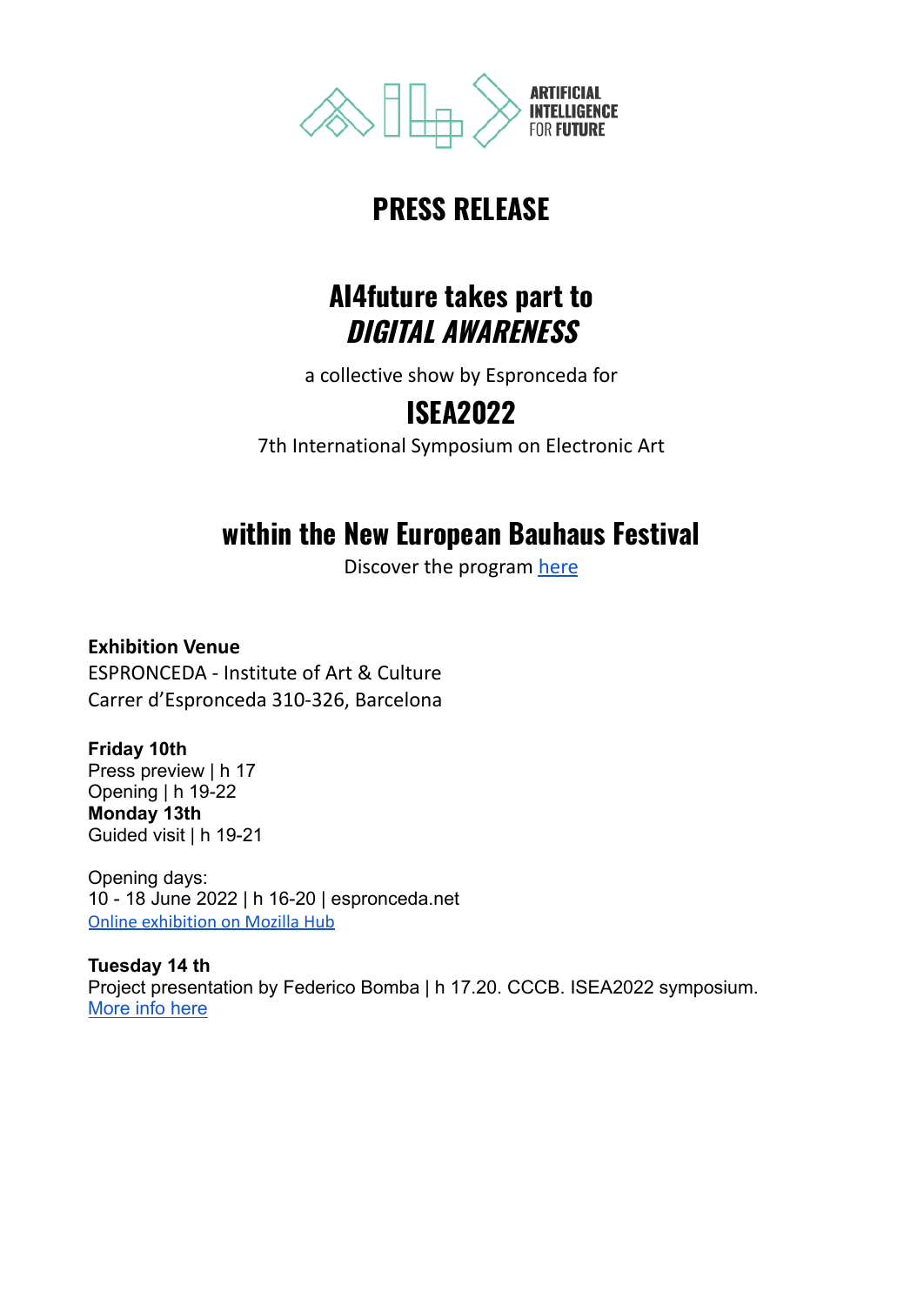

# **AI4FUTURE is an international network of urban labs where artists and young activists cooperate to create awareness through the use of Artificial Intelligence to serve the community**

Within the framework of the main theme *[Possibles](https://isea2022.isea-international.org/themes/)* for **ISEA2022 - the International Symposium on Electronic Art in Barcelona** dedicated to the crossroads where art, design, science, technology and society meet -, **AI4FUTURE will be hosted by ESPRONCEDA** - Insitute of Art & Culture with a preview of the ongoing art projects in Milan, Cagliari, Rotterdam and Barcelona.

Can Artificial Intelligence be a creative tool for better understanding the social changes we are facing? A two-years journey – ending in September 2022 – is exploring how artists, computer scientists and young activists can contribute to improve the knowledge on new possible meanings of Mobility after the emergence of the Covid.

With this premise, AI4FUTURE was set as an international network of Urban Labs formed by **Sineglossa**, in the role of coordinator, organization for years engaged in projects of art and artificial intelligence, along with partners such as **MEET Digital Culture Center**, the first international center for Digital Art and Culture in Milan, **Espronceda**, the Institute of Art and Culture based in Barcelona, **V2\_Lab for the Unstable Media**, the Dutch center for Art and Media Technology, and **Sardegna Teatro** as an associate partner.

The project partners have strengthened their commitment in disseminating and supporting the most advanced research and trends of digital languages by participating in a project co-funded by the *Creative Europe Programme* of the European Union. Each organization involved in the consortium has been able to count on territorial and European communities of stakeholders and networks dealing with social, economic and cultural innovation.

AI4Future aims to show how art associated with Artificial Intelligence can be a *powerful advocacy tool at the service of young European activists to address the cultural and social changes of our time*. The activists have been involved to redefine the concept of **post-covid mobility**, understood not only as the possibility of moving, but also as the relationship between the physical and virtual world, the relationship between public and private spaces, social and gender mobility. Starting from these inputs, the artists selected for the Urban Labs are working with them in the four cities involved in co-designed projects.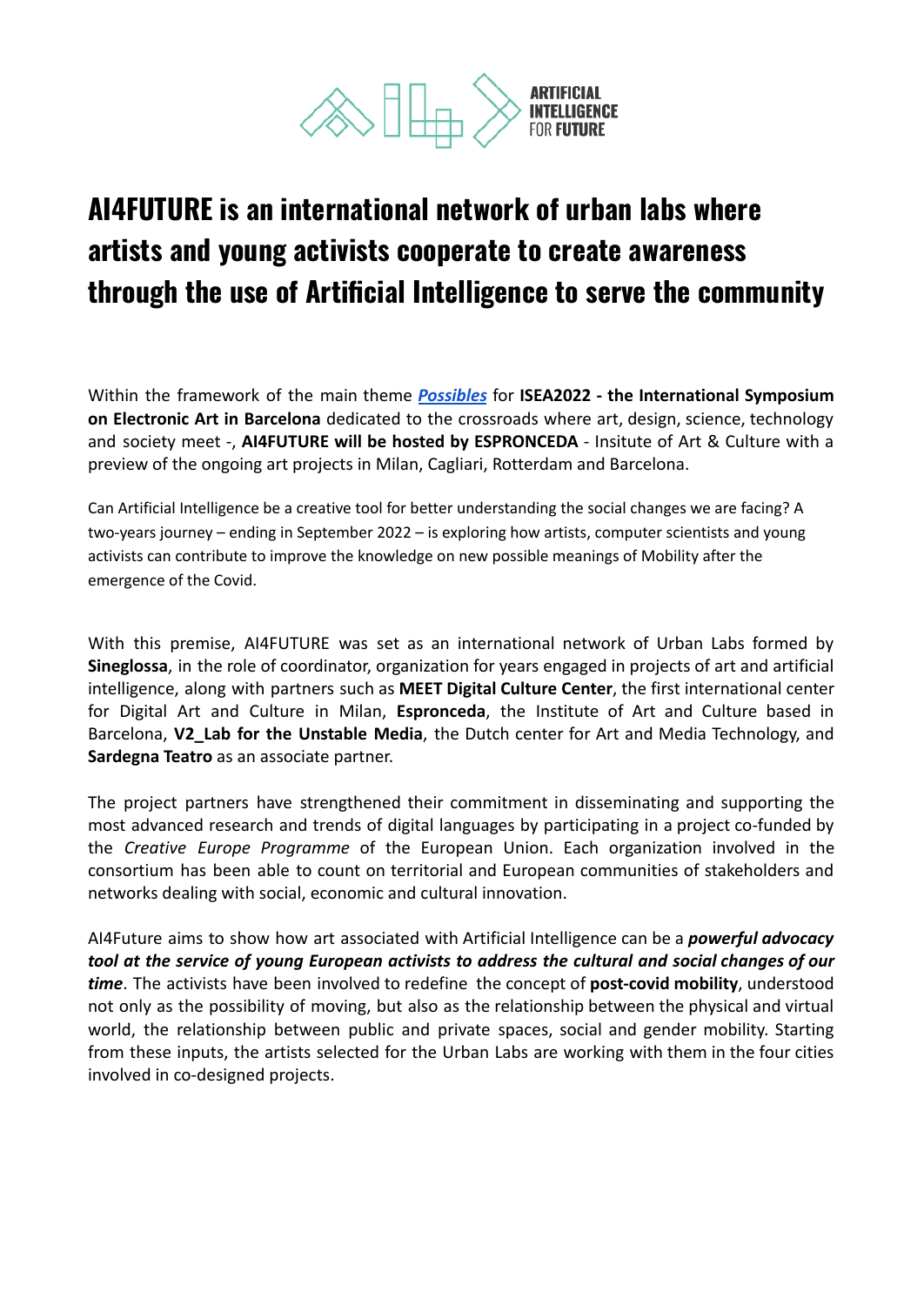

In details:

**PANORAMAI** by Bernat Cunì

selected @Esprocenda/Lemongrass, Barcelona with EXO in collaboration with Canodròm Category: AI, phygital worlds and digital barriers

*PANORAMAI* is an artwork based on endless panorama videos generated by AI using large image datasets created by the community during their commutes and different modes of mobility. This project will use AI to digest extensive amounts of image data in order to learn the visual common denominators of diverse modes of mobility.

The piece explores the multiple narratives around Access to Internet and Digital Divide with a set of lenticular prints that reveal different narratives depending on the angle that are viewed from, thus showcasing how different people can experience or understand the multiple realities if explored from diverse points of view.

**Moving Forward** by Nino Basilashvili Selected @Sardegna Teatro with A FORAS Category: AI and community mobilization in public spaces

*Moving Forward* is an interactive installation about AI in public space.

In the digital age AI is already measuring and predicting our behavior, what does this mean for our freedom? Public space nowadays is more and more subjected to technologies used for crowd control. What if we use the same technologies that limit us to gain more freedom? AI can be used for positive values, we just need a shift in thinking and applying. The artist is investigating these themes together with activist groups in Sardinia, collaborating to the interactive installation.

#### **ROSETTA MISSION 2022** by Luca Pozzi

Selected @MEET DIGITAL CULTURE CENTER, Milan with FAI Fondo Ambiente Italiano Category: AI, platform urbanism and social mobility

*RM2022* is inspired by the homonymous space mission of E.S.A., the European Spatial Agency between 2004 and 2016. It is the 3D reconstruction of the 67.P Churyumov Gerasimenko comet, transformed from a physical celestial body into a digital convergence point for different disciplines. The *RM2022* is a temporary free Hub, without specific political, religious, and geographical